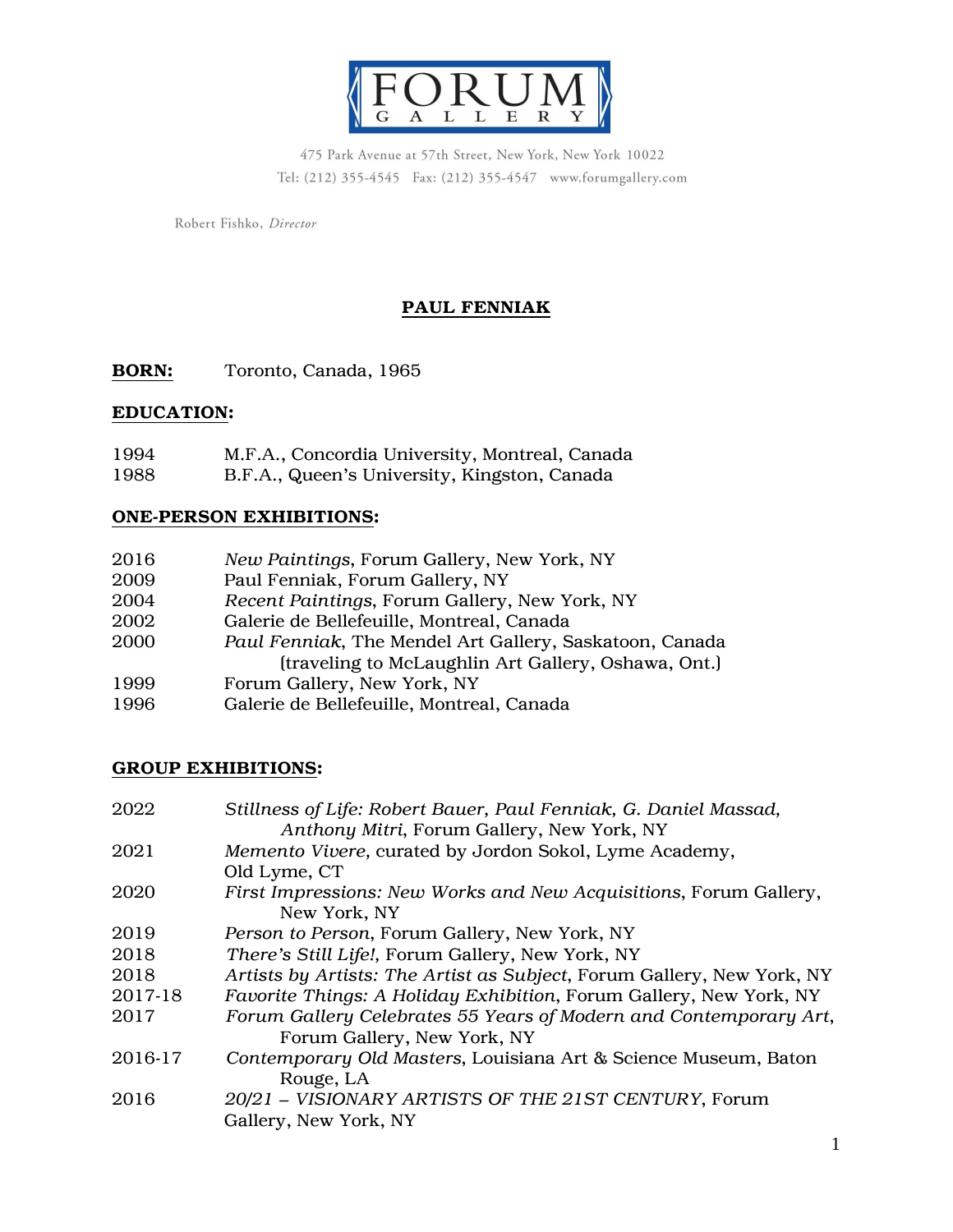|      | Truth and Vision: 21st Century Realism, Delaware Art Museum,<br>Wilmington, DE |
|------|--------------------------------------------------------------------------------|
|      | Behind the Easel: The Unique Voices of 20 Contemporary                         |
|      | Representational Painters, Somerville Manning Gallery, Greenville, DE          |
|      | The Painted Figure, Tew Galleries, Atlanta, GA                                 |
| 2015 | Slow Hand, Grunwald Gallery of Art, Indiana University, Bloomington,           |
|      | Indiana                                                                        |
| 2014 | Resonating Images III in conjunction with The Representational Art             |
|      | Conference 2014, William Rolland Gallery of Fine Art, California               |
|      | Lutheran University, Thousand Oaks, CA                                         |
|      | Wives, Daughters and Lovers, Forum Gallery, New York, NY                       |
| 2013 | Singular Vision, Forum Gallery, New York, NY                                   |
| 2012 | Perception of Self, Forum Gallery, New York, NY                                |
|      | Five Decades: Art and Artists of Forum Gallery 1962-2012, Forum                |
|      | Gallery, New York, NY                                                          |
|      | The Figure in Contemporary Art, Cypress College, Cypress, CA                   |
| 2011 | Vantage Point, Forum Gallery, New York, NY                                     |
| 2010 | Contemporary Paintings, Drawings & Sculpture: A Summer                         |
|      | Selection, Forum Gallery, New York, NY                                         |
|      | A Contemporary View of Women Reading-An Exhibition in Honor                    |
|      | of the Publication: Forbidden Fruit: A History of Women                        |
|      | and Books in Art, The Forbes Collection, New York, NY                          |
| 2009 | Summer Selections, Forum Gallery, New York, NY                                 |
|      | Enchantment: The Sixth Annual International Distinguished                      |
|      | Artist Symposium and Exhibition. The Joseloff Gallery,                         |
|      | Hartford Art School, University of Hartford, Hartford, CT.                     |
| 2008 | New Acquisitions, Forum Gallery, New York, NY                                  |
| 2007 | The Fine Art of Drawing: Modern and Contemporary Works                         |
|      | on Paper, Forum Gallery, New York, NY                                          |
|      | About Face, Long Beach Museum of Art, Long Beach, CA                           |
|      | The Storm, Forum Gallery, New York, NY                                         |
| 2006 | Worth a Thousand Words, Brattleboro Museum & Art Center,                       |
|      | Brattleboro, VT                                                                |
| 2005 | Figurative Impulse, Forum Gallery, Los Angeles, CA                             |
|      | New Old Masters, Naples Museum of Art, Naples, FL                              |
|      | Important New Works by Forum Gallery Artists, Forum Gallery,                   |
|      | New York, NY                                                                   |
| 2004 | Collector's Show, Arkansas Art Center, Little Rock, AR                         |
|      | Contemporary Works on Paper, Forum Gallery, New York, NY                       |
|      | Modern and Contemporary Portraits, curated by Townsend Wolfe,                  |
|      | Forum Gallery, New York, NY                                                    |
| 2002 | Representations: The Art of Drawing, Schick Art Gallery,                       |
|      | Skidmore College, Saratoga Springs, NY                                         |
| 2001 | Made in Canada, Plattsburg State Art Museum, Burke Gallery,                    |
|      | State University of New York, Plattsburgh, NY                                  |
|      | Inaugural Exhibition," Forum Gallery, Los Angeles, CA                          |
| 2000 | Drawings by 20th Century and Contemporary Masters, Forum                       |
|      | Gallery, New York, NY                                                          |
|      | Contemporary Art from a Figurative Perspective, Gallery of                     |
|      | Contemporary Art at Sacred Heart University, Fairfield, CT                     |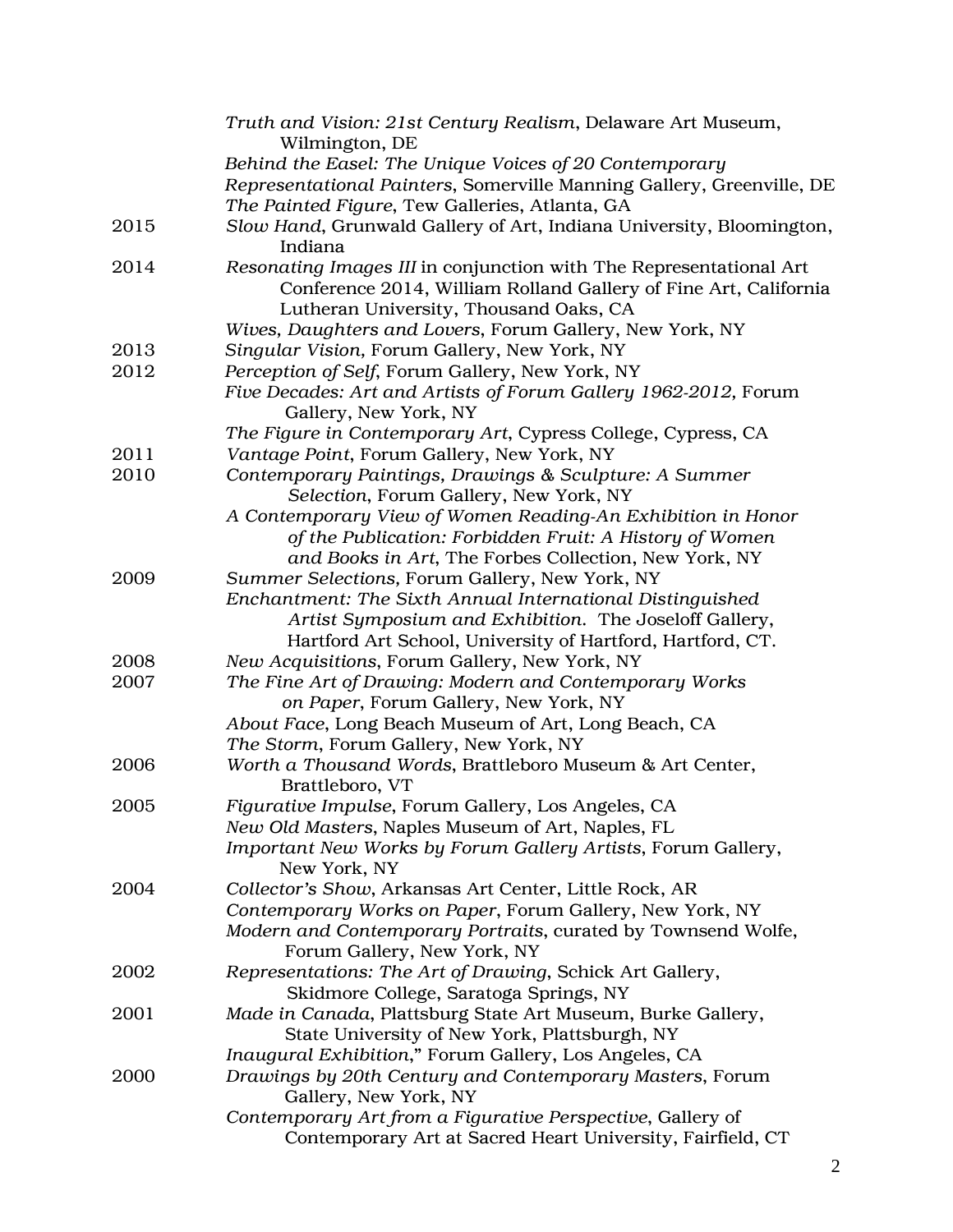|      | Re-presenting Representation IV, Arnot Art Museum, Elmira, NY      |
|------|--------------------------------------------------------------------|
|      | The Human Figure in Contemporary Art, Galerie de Bellefeuille,     |
|      | Montreal, Canada                                                   |
| 1999 | Indomitable Spirits: The Figure at the End of the Century, The Art |
|      | Institute of Southern California, Laguna Beach, CA                 |
| 1998 | The Figurative Impulse, Miami Dade Community College, Kendall      |
|      | Campus Art Gallery, Miami, FL                                      |
| 1997 | New Faces, Forum Gallery, New York, NY                             |

## HONORS/AWARDS:

| 2000     | Pollock-Krasner Foundation Grant, New York, NY               |
|----------|--------------------------------------------------------------|
| 1998     | Elizabeth Foundation for the Arts Grant, New York, NY        |
| 1996     | Commission: Portrait of Mr. Rod Steiger, Malibu, CA          |
| 1994     | Commission: Portrait of Dr. Gilles Bertrand for the Montreal |
|          | Neurological Institute, Montreal, Canada                     |
| 1993, 94 | Elizabeth Greenshields Foundation Grant, Montreal, Canada    |
| 1988     | Andre Bieler Prize, Queen's University, Kingston, Canada     |

## BIBLIOGRAPHY:

## BOOKS:

Jackson, Robert C. (editor), *Behind the Easel: The Unique Voices of 20 Contemporary Representational Painters,* (Atglen: Schiffer Publishing, 2014) Nerdrum, Odd. *Kitsch: More Than Art* (Oslo: Schibtsted Forlag, 2011) Bernier, Robert. *La Peinture Au Quebec Depuis Les Annees 1960* (Montreal: Les Editions de L'Homme, 2002).

## ARTICLES:

Hine, Thomas, "Real Attention to Detail", *Philadelphia Inquirer*, Dec 18, 2016, p. H8 Feaster, Felicia, "Delightful Possibilities of Paint Shine in Group Show", *Atlanta Journal Constitution*, Oct 24, 2016, Web Dorfman, John, "Getting Real", *Art and Antiques Magazine*, Sept 2016, Web Ghassemi, Astyaj, "Must-See Art Guide; New York", [Artnet.com,](http://artnet.com/) March 3, 2016, Web Caro, "Paul Fenniak's Haunting and Psychological Paintings of Figures", *Hi Fructose: The New Contemporary Art Magazine,* 2 March 2016, Web. Amy, Michaël. "Paul Fenniak at Forum," *Art in America*, Jan. 2005. Bernatchez, Raymond, "Les Tableaux de Paul Fenniak: pour ceaux quit sont en paix avec eux-memes," *La Presse*, Montreal, Oct. 5, 1996, p. D14. Bogardi, George, "Flinch and Shimmer," *Canadian Art*, Toronto, Canada, Vol. 13, No. 4, Winter, 1996, p. 69. Cyr, Mario*, "Le Sourire du Sphinx*," La revue *Parcours*, Montreal, Spring, 1995, p. 62. De Billy, Helene, "Sitting Pretty," Air Canada's *En Route*, January, 1997, p. 55-57. Egan, Shannon, "A Quiet Absorption: Paul Fenniak's Realism," *Gettysburg*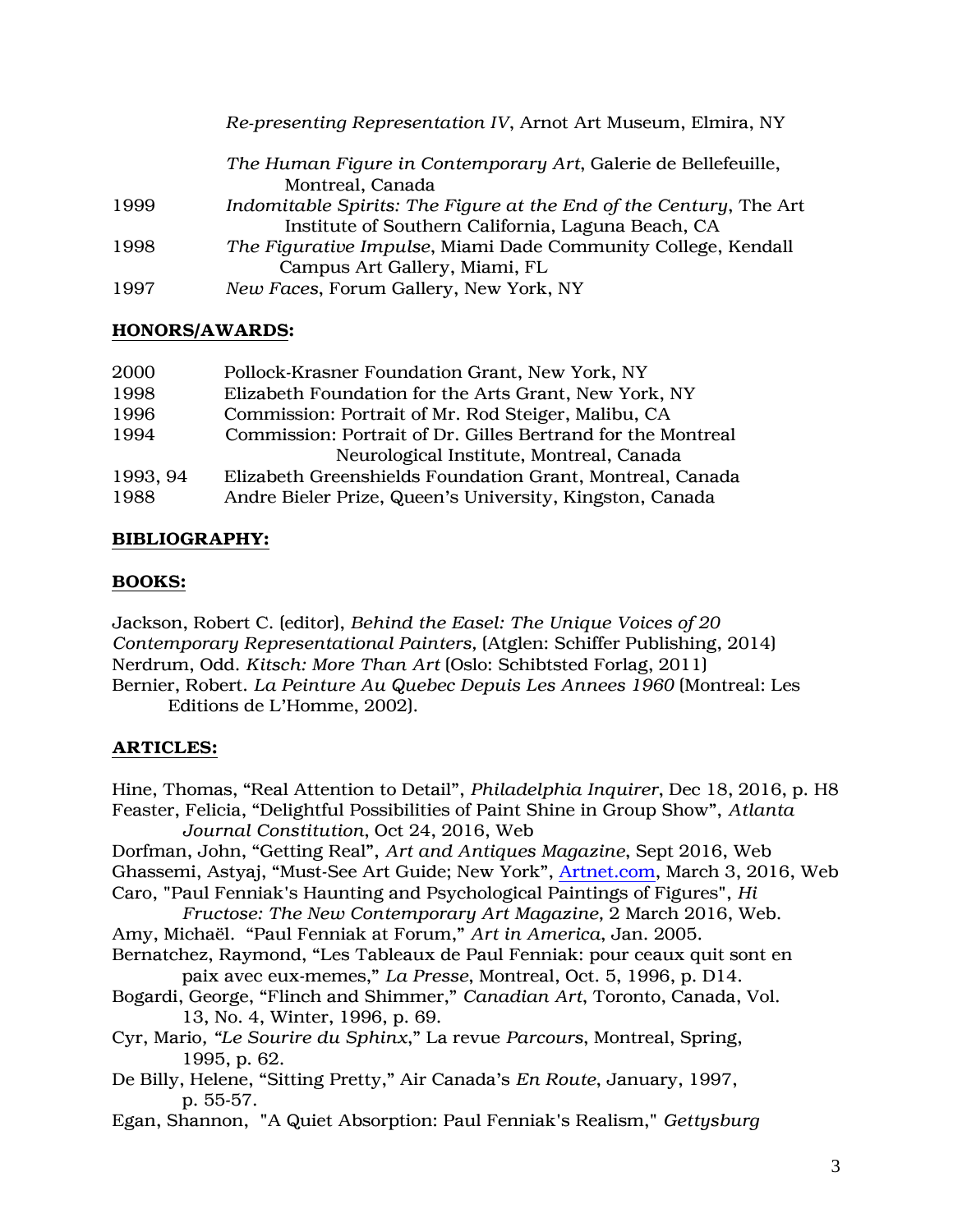*Review*, Winter 2008, pp. 581-584.

- Fidelman, Charlie, "Strange Day," *Parcours L'informateur de arts*, Montreal, vol. 2, No. 4, p. 53.
- Gomez, Edward M., "About Face," *Art & Antiques*, February 2006, pg. 63-9.
- Grande, John K., "Illusions realistes," *Vie des Arts*, Montreal, No. 164, Autumn, 1996, cover and p. 34-36.
- Hess, F. Scott. "5 Representational Painters Reflect on Their Art in a Digital Age."
- *The Huffington Post*. TheHuffingtonPost.com, 16 Sept. 2014. Web. 11 Aug. 2015.

<http://www.huffingtonpost.com/f-scott-hess/painters-reflect-on-their-

- art b 5824282.html>.
- Hum, Debbie, "Painterly Reflections," *Concordia Magazine,* March 2005, pg. 18 and cover.
- Johnson, Ken, "Paul Fenniak," *The New York Times*, April 23, 1999, B35
- Jordan, Betty-Ann, "Fast Forward," *Canadian Art*, Toronto, Fall 1996, p. 23.

Kozinska, Dorota, "Grasping the Ineffable," *The Gazette*, Montreal, Oct. 12, 1996, p. 1-6.

- Kozinska, Dorota, "Big Apple Eats up Montrealer's Art," *The Gazette*, Montreal, April 3, 1999, p. D12
- Paine, Janice T., "Shock of the Old," *Naples Daily News*, Nov. 4, 2005
- Paul, April, "Internal Dialogue: The Disturbing Hypnotic Figures in the Paintings of Paul Fenniak," Public Lecture, *College Art Association Annual Conference*, February 26, 1998.
- Pomerantz, Shelly, Interview, "All in a Weekend," *CBC Radio 1*, November 15, 1997.
- Robertson, Sheila, "Extraordinary Moments, Laden With Tension and Intrigue," *Saskatoon Star-Phoenix*, June 22, 2000, P. E17.
- Scott, Melanie, "A New Group of Seven," *Saturday Night*, Toronto, July/August, 1997, p. 52/59.
- Stull, Rick, "Details of the Mystery," the Artist's Magazine, March 2012, vol. 29, no. 2, pp. 28-35.
- Weder, Adele, "And Now, The Mendel's Greatest Hits," *National Post* (Canada), June 30, 2000, pp. 36-7.

Wright, Karen, "Gallery," *Modern Painters*, London, Autumn, 1996, p. 92.

### CATALOGUES:

- Tim Kennedy, *Slow Hand*, Essay for the exhibition *Slow Hand*, Grunwald Gallery of Art, Indiana University, Bloomington, Jan 16 - Feb 13, 2015.
- Thomas Butler, *The Figure in Contemporary Art,* Cypress College Art Gallery, Cypress College, Cypress CA, Sept 20 - Nov 1, 2012.
- Fishko-Burgess, Anna, *Paul Fenniak*, Exhibition Catalogue Essay, Forum Gallery, New York, 2009.
- Trippi, Peter, "The Past Casts its Spell on Artists Today," catalogue essay for the exhibition "Enchantment", Joseloff Gallery, University of Hartford, CT. Nov 2009- Jan 2010.
- Krulik, Barbara S., *The Virtuosity of 'New' Old Masters,"* catalogue essay for the exhibition "New Old Masters", Naples Museum of Art, Naples FL, Oct 2005- Jane 2006.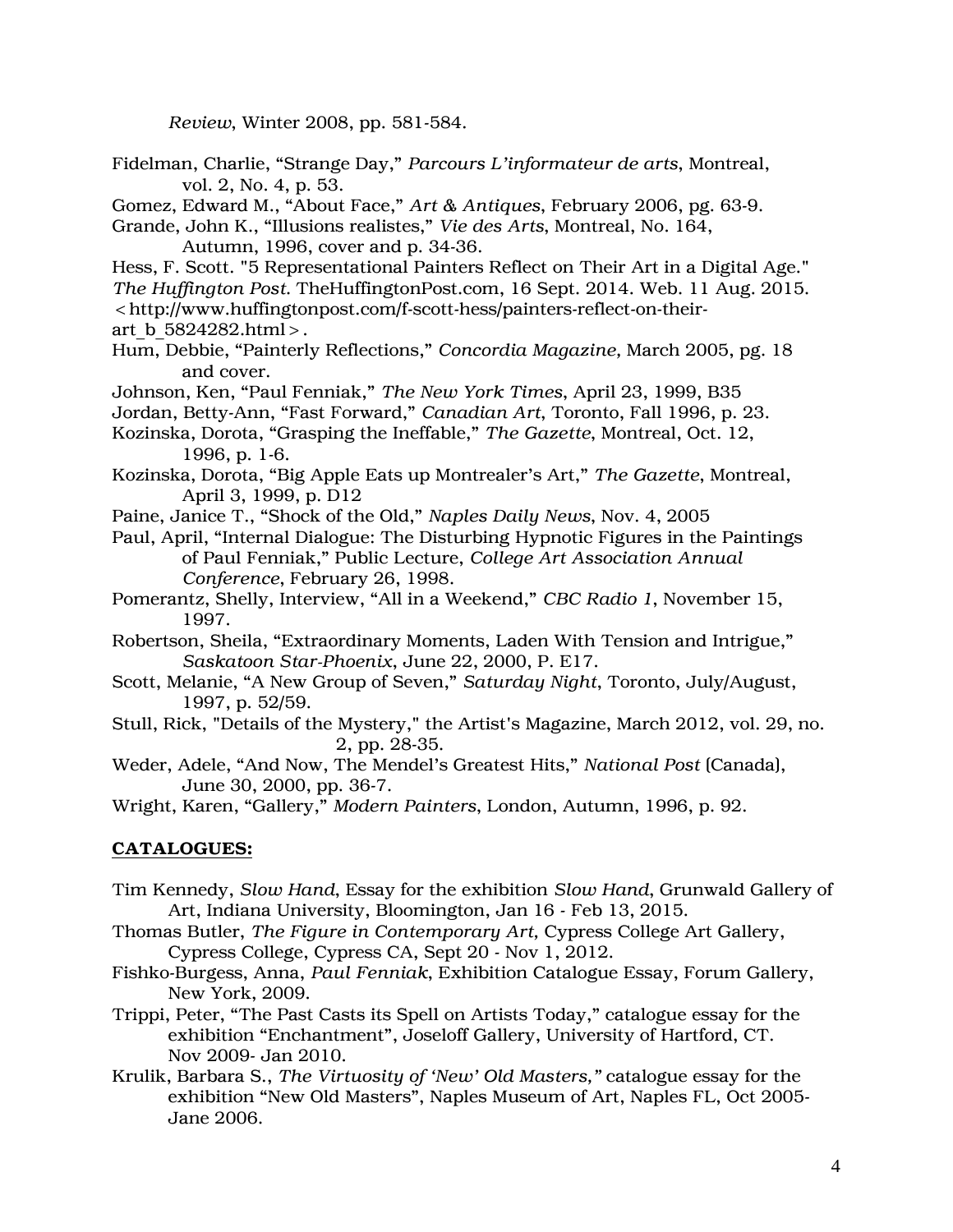- Moppett, George, *Paul Fenniak: Recent Paintings*, Exhibition Catalogue Essay, Forum Gallery, New York, 2004.
- Kuspit, Donald, *Paul Fenniak, Psychosocial Realist*, Exhibition Catalogue Essay, Galerie de Bellefeuille, Montreal, 2002.
- Moppett, George, *Paul Fenniak*, Exhibition Catalogue Essay, Mendel Art Gallery, Saskatoon, 2002.
- Brooker, Niccolo, *"Drawings by 20th Century and Contemporary Masters,"* Forum Gallery, New York, 2000.
- O'Hern, John D., *Re-presenting Represenation IV,"* Arnot Art Museum, Elmira, NY, 1999.
- Harp, Grady, "*Reassembling the Fragments,"* catalogue essay for the exhibition "Indomitable Spirits: The Figure at the End of the Century," Art Institute of Southern California, Laguna Beach CA, 1999.
- Paul, April, *Internal Dialogue*, Exhibition Catalogue Essay, Forum Gallery, New York, 1999.
- Hopkins, Tom, *Transformative Realism*, Exhibition Catalogue Essay, Galerie de Bellefeuille, Montreal, 1996.

## PUBLISHED:

The Gettysburg Review, Pennsylvania, Winter 2008, ill. pp. 585-592, cover. *Harper's Magazine*, New York, December 1997, ill. p. 35 *Harper's Magazine*, New York, October 1999, ill. p. 29. *Menninger Perspective*, Topeka, KS. Vol. 29, #2, 1999. ill pp. 10-11. *Essays on Canadian Writing*, Toronto, Ont., #67, Spring 1999, cover image.

### FILM:

Garcia Casanova, Karina, *ArtSpots: Paul Fenniak*, four short films (Artist Profile, Artspot 1, Artspot 2, Artspot 3) made for the Canadian Broadcasting Corporation, 2008. Viewable at: www.cbc.ca/artspots/html/artists/pfenniak/

### WRITING:

*Behind the Easel: The Unique Voices of 20 Contemporary Representational Painters,* Atglen: Schiffer Publishing, 2014, Catalogue essay pp. 57-67. *Fabian Jean - Paintings*, Galerie De Bellefeuille, Montreal, Quebec, 2010, Catalogue essay.

#### PUBLIC COLLECTIONS:

7 Bridges Foundation, Greenwich, CT The Citadelle Art Foundation, Canadian, Texas Montreal Neurological Institute, Montreal, Quebec

#### PRIVATE COLLECTIONS:

Baton Rouge, LA Boston, MA